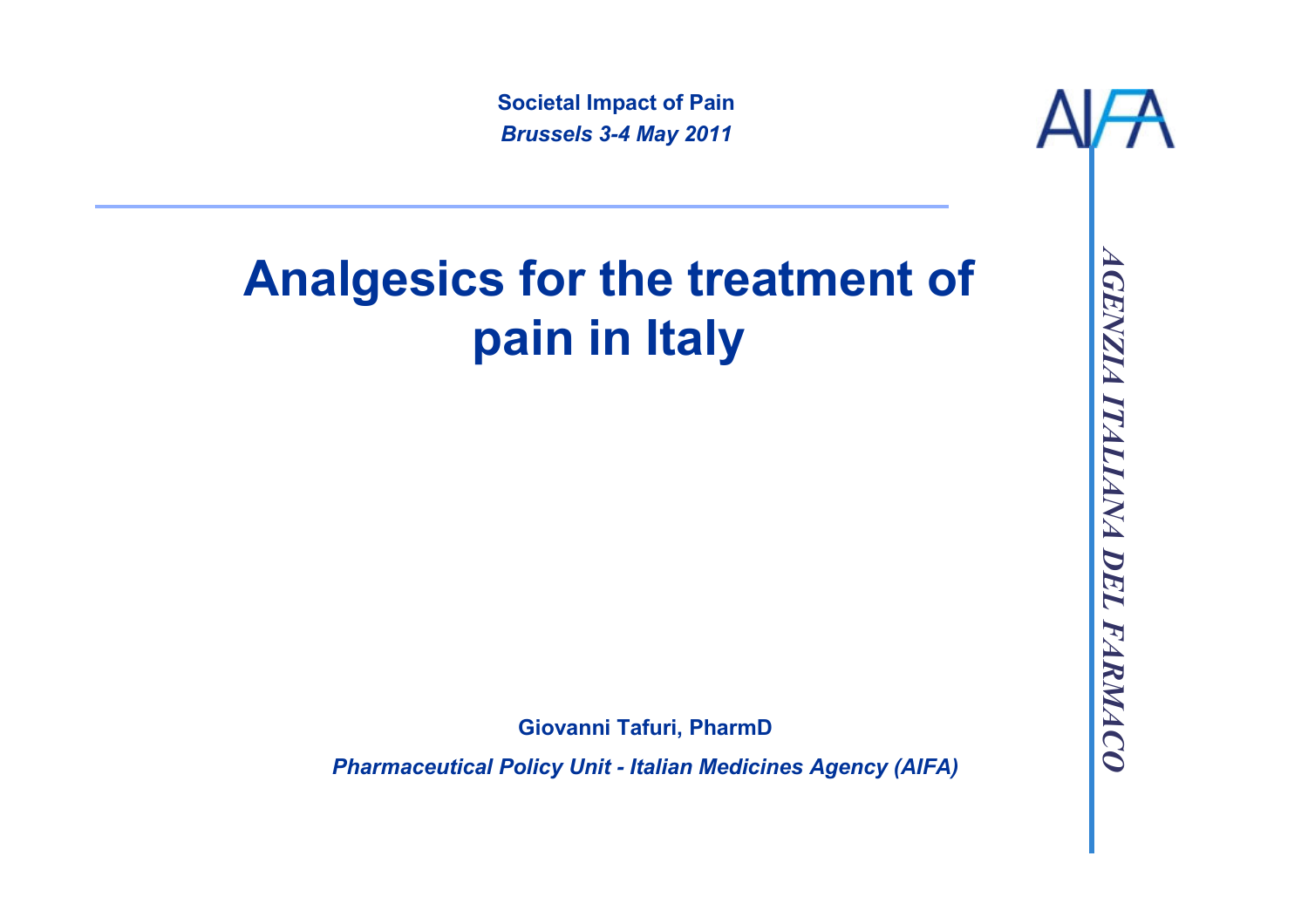# Legislation milestones of pain therapy in Italy (1)

- • Law 39/1999: established citizens' right to access palliative care and set up a programme for the creation of hospices in each Italian Region.
- $\bullet$  Law 12/2001: aimed at a more effective treatment of pain in end-of-life care and in patients with serious chronic pain; home delivery of opioid analgesics.
- •Law 39/**1999:** established citizens' right to access palliative care<br>and set up a programme for the creation of hospices in each Italian<br>Region.<br>Law 12/**2001:** aimed at a more effective treatment of pain in<br>end-of-life ca including combinations (e.g. atropine + morphine; codeine + paracetamol);
- • Law 49/2006: distinction between potentially abusive substances and the related medicinal products.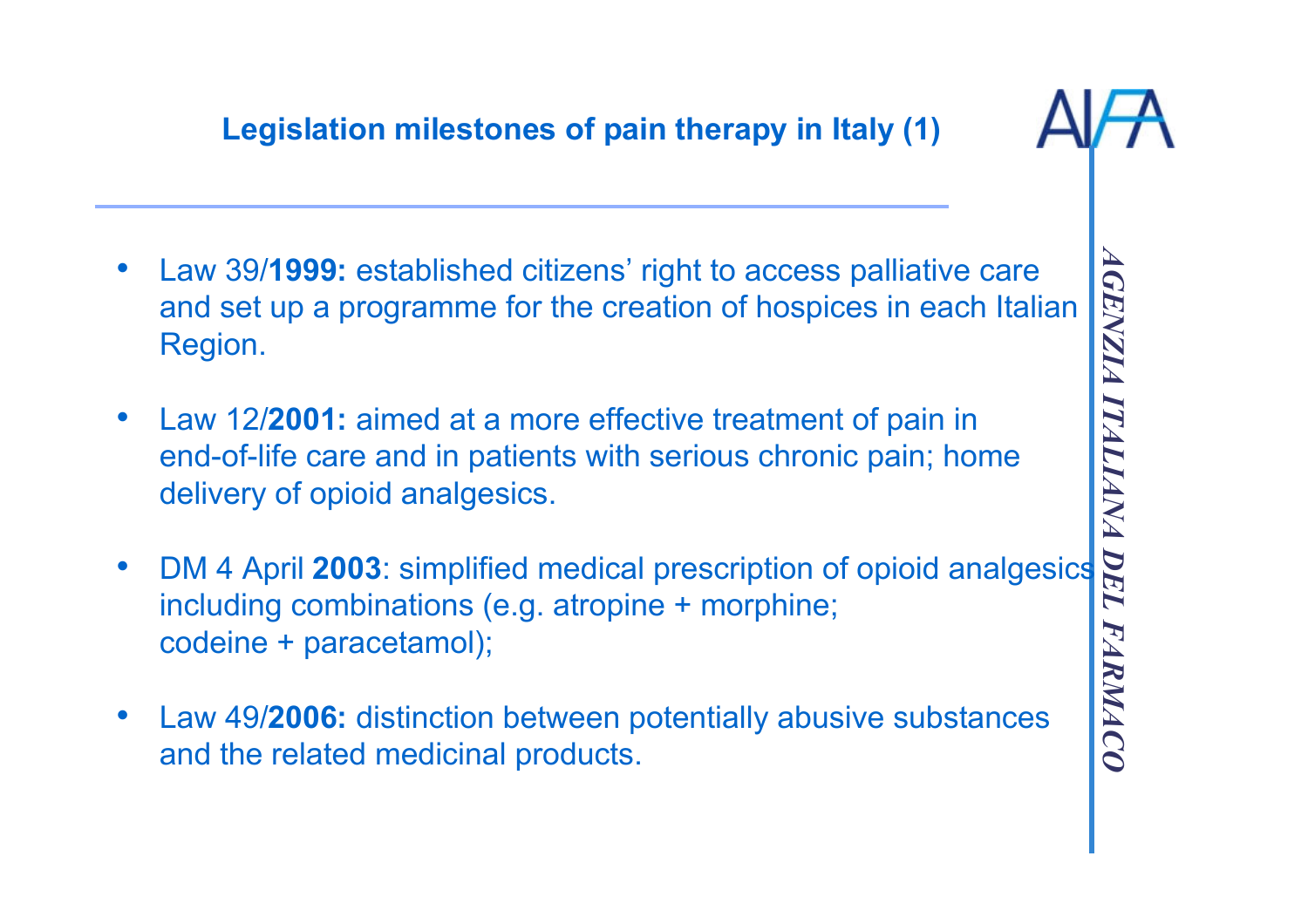

- 
- DM 18 April 2007: extended the use of opioid analgesics to<br>serious pain of various nature (e.g. in tumours, surgery, bone<br>fractures etc.).<br><br>• Law 38/2010: further simplification of access to medications for<br>treatment of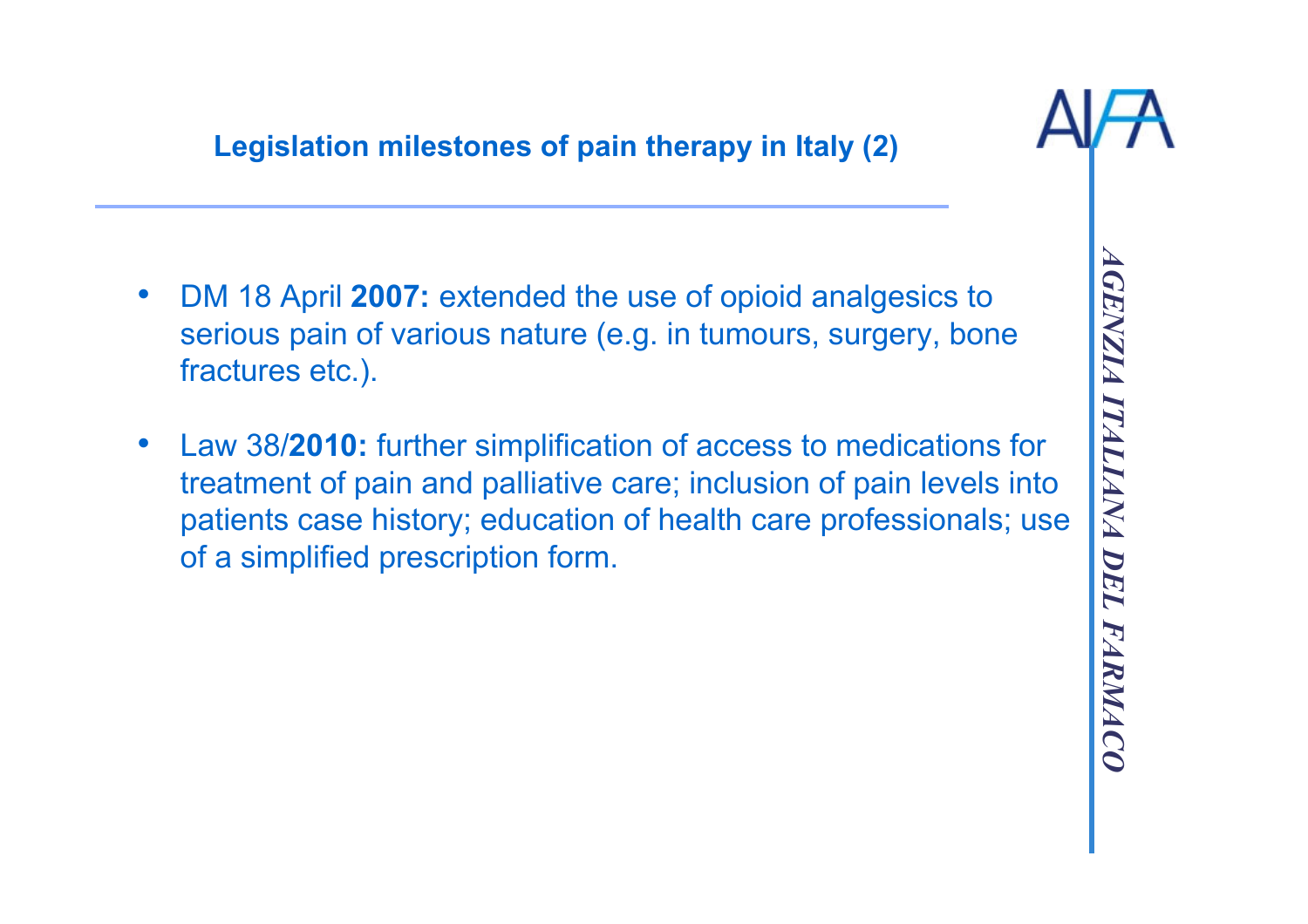

# The old three-part opioid prescription form

| Nº <sub>K 0865832</sub><br><b>PER IL MEDICO</b><br><b>THADRO</b><br>ORIGNE-OED<br>MEDICI                                                                                                                                                                                                                                                                                                                                                                                                    | Nº K 0865832<br>PER IL FARMACISTA<br>ORD NE DRI<br>CHICEN-                                                                                                                                                                                                     |
|---------------------------------------------------------------------------------------------------------------------------------------------------------------------------------------------------------------------------------------------------------------------------------------------------------------------------------------------------------------------------------------------------------------------------------------------------------------------------------------------|----------------------------------------------------------------------------------------------------------------------------------------------------------------------------------------------------------------------------------------------------------------|
| Ammalato<br>Prescrizione communication de la tale (et al. 1999)<br>Dose, modo e tempi di somministrazione - programma di programma di programma                                                                                                                                                                                                                                                                                                                                             | Ricetta per la prescrizione e la spedizione di stupefacenti<br>e sostanze psicotrope (Legge n. 685 del 22-12-1975).                                                                                                                                            |
| Domicilio del medico<br>.<br>Mainter-definition-definition and construction of the companies of the construction of the companies of the construction of the companies                                                                                                                                                                                                                                                                                                                      |                                                                                                                                                                                                                                                                |
| Timbro del medico<br>CONSERVARE PER DJE ANNI<br><b>COPIA PER DOCUMENTAZIONE</b><br>DALLA DATA DEL RILASCIO<br>1 N° <sub>K</sub> 0865832<br>NUMERO LIBRETTO<br><b>ENTE MUTUALISTICO</b>                                                                                                                                                                                                                                                                                                      | .<br>In the state of the first service of a common condition of the first product of<br>la talte istiare)                                                                                                                                                      |
| Ammalato<br>Residenza                                                                                                                                                                                                                                                                                                                                                                                                                                                                       | Firma del medico _______________ (De specte all'edo della processione)<br>Domicilio del medico                                                                                                                                                                 |
| Prescrizione<br>Dose, modo e tempi di somministrazione e contentiti di sulla provincia di sulla provincia di stato di stato di<br><b>Philip intiere)</b>                                                                                                                                                                                                                                                                                                                                    | Timbro del medico                                                                                                                                                                                                                                              |
| Data di preserizione<br>Firma del medico<br>Domicilio del medico<br>$\mathsf{T}\mathsf{e}_1, \ldots, \mathsf{e}_n, \ldots, \mathsf{e}_n, \ldots, \mathsf{e}_n, \ldots, \mathsf{e}_n, \ldots, \mathsf{e}_n, \ldots, \mathsf{e}_n, \ldots, \mathsf{e}_n, \ldots, \mathsf{e}_n, \ldots, \mathsf{e}_n, \ldots, \mathsf{e}_n, \ldots, \mathsf{e}_n, \ldots, \mathsf{e}_n, \ldots, \mathsf{e}_n, \ldots, \mathsf{e}_n, \ldots, \mathsf{e}_n, \ldots, \mathsf{e}_n, \ldots, \mathsf{e}_n, \ldots,$ |                                                                                                                                                                                                                                                                |
| Timbro del medico<br>CURADEL<br>ARMACISTA<br>TIMBRO DELLA FARMACIA<br><b>COPIA PER L'ENTE MUTUALISTICO</b>                                                                                                                                                                                                                                                                                                                                                                                  | FARMACISTA<br><b>JURA DEL</b><br>Rilasciato da esta componente componente e construcciones e con esta construcción e a construcción e a construcción e a construcción e a construcción e a construcción e a construcción e a construcción e a construcción e a |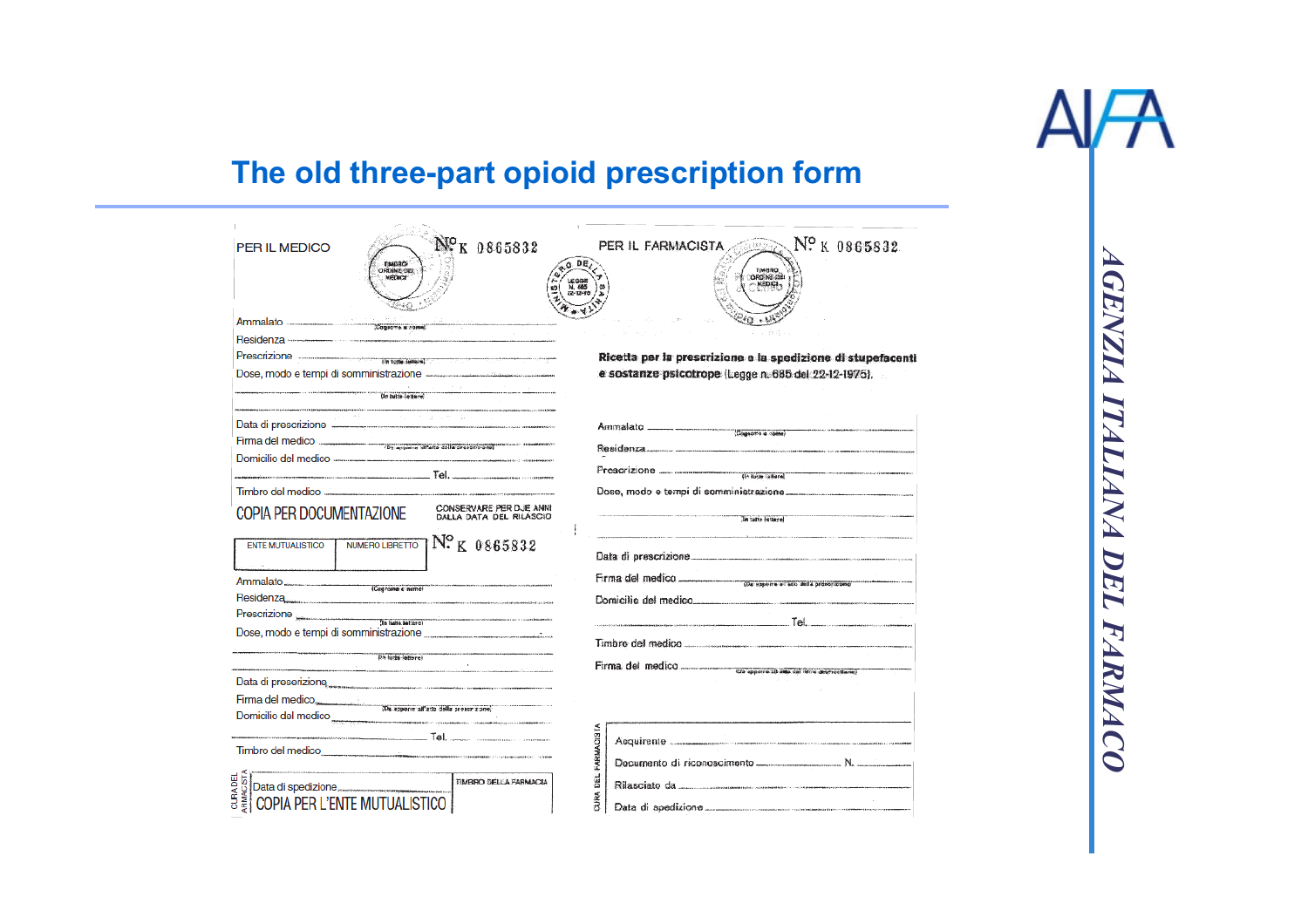# The new simplified prescription form

| ASSISTITO (o proprietario dell'animale)<br>INDIRIZZO           |        | FRENZIONE                                   | ACQUIRENTE<br>C Carta identità<br><b>C</b> Paterne<br>C Passaporto<br><b>C</b> Alto | Nº documento<br>Blascialo da                                                                    |  |
|----------------------------------------------------------------|--------|---------------------------------------------|-------------------------------------------------------------------------------------|-------------------------------------------------------------------------------------------------|--|
| ĘÈL<br>1 <sup>e</sup> prescrizione<br>Nº confezioni in lettere |        | Poeclogia noi moda e rigi lempo in listimo. |                                                                                     | Ricetta Legge nº 12 del 8 febbraio 2001<br>TIMBRO MEDICO, INDIRIZZO E Nº TELEPONO PROFESSIONALE |  |
| 2 <sup>e</sup> prescrizione                                    |        |                                             |                                                                                     |                                                                                                 |  |
| Nº confezioni in leitere                                       |        | Posologia nai tradu e per tempo in latinho  |                                                                                     | FIRMA                                                                                           |  |
| CODICE<br>NUMBERO                                              | CODICE | NUMBER                                      | COOKIE<br>NUMBER                                                                    | DATA MEDICO<br><b>TIMBRO FARMACIA</b>                                                           |  |
|                                                                |        |                                             |                                                                                     |                                                                                                 |  |

щ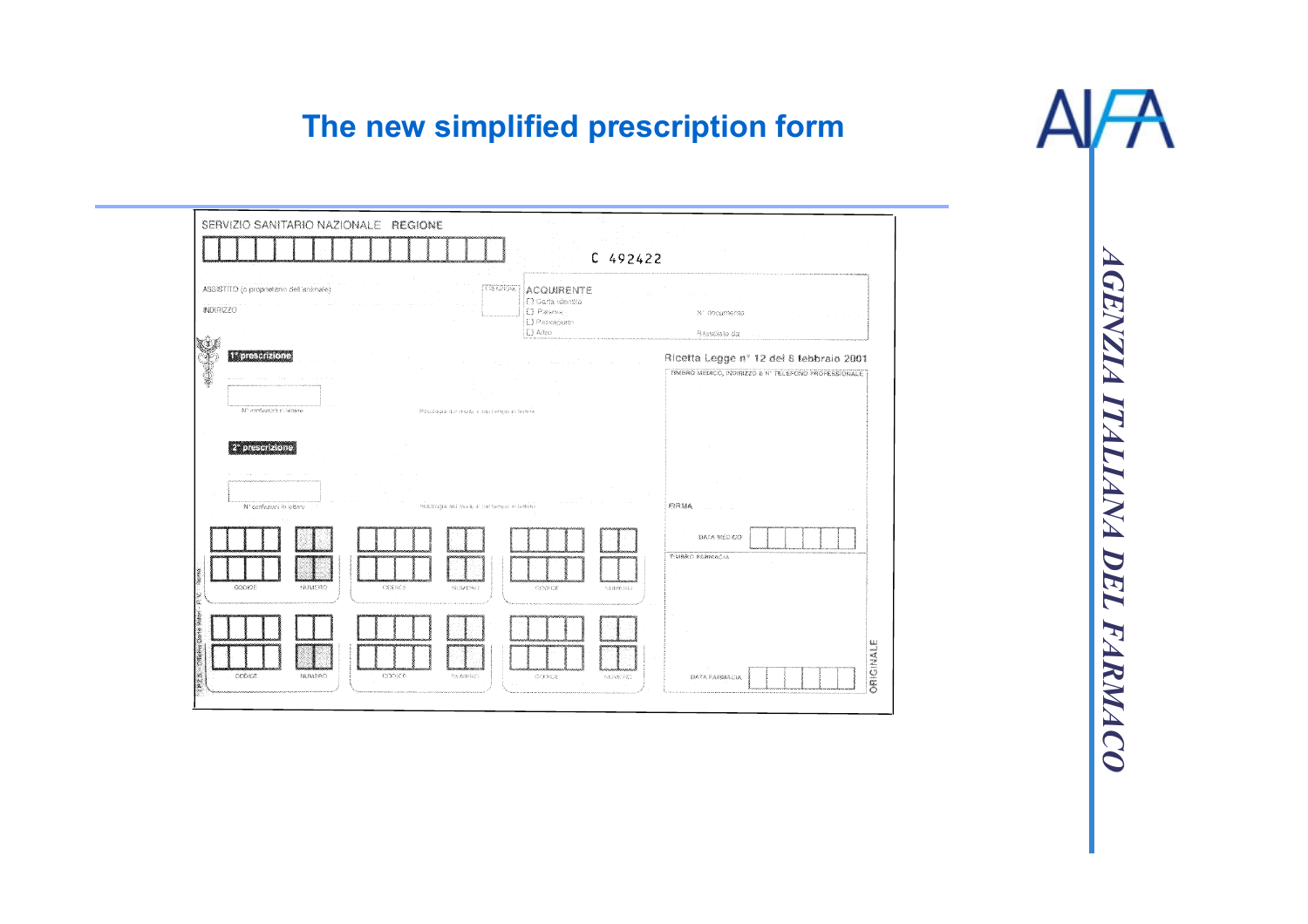## Regulatory actions for analgesics



March 2005: Previous restrictions for reimbursement to specific patient populations (mild to moderate pain in cancer or in degenerative diseases) for the combination codeine + paracetamol are abolished and it becomes fully reimbursed in pain treatment by the Italian National Health Service.

**October 2009:** The same restrictions are abolished for tramadol.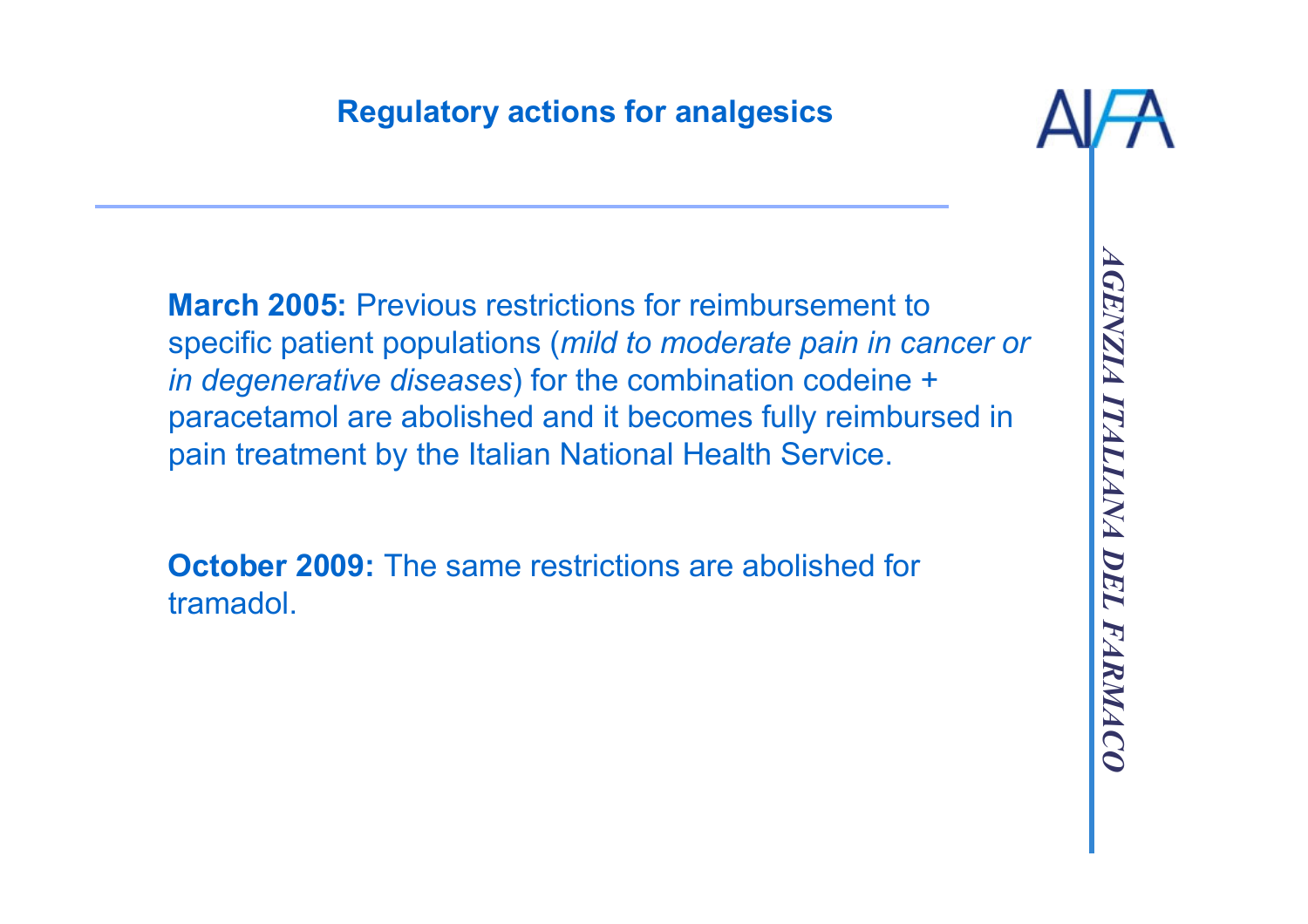### Opioid availability in Western European countries



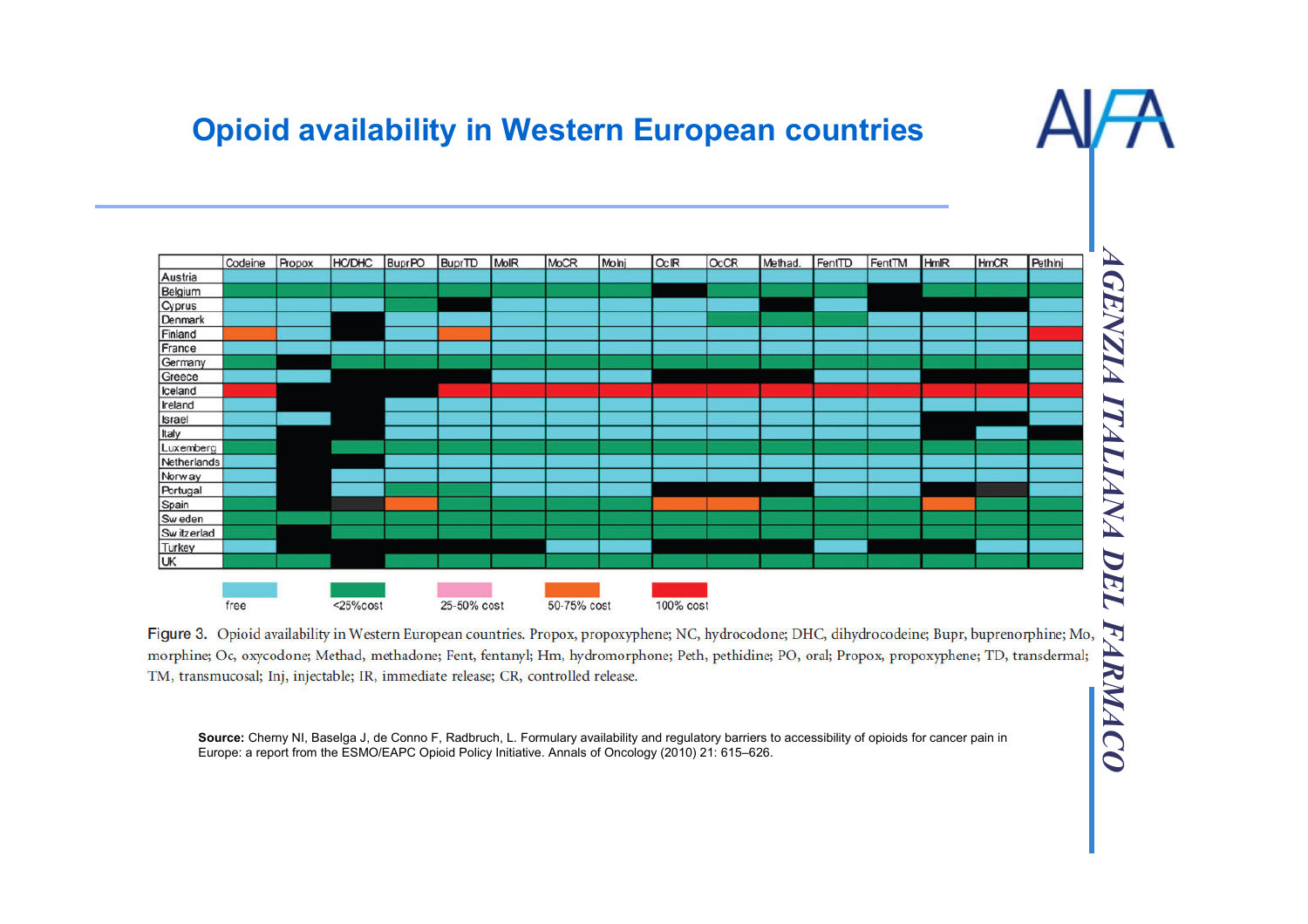

# NHS retail expenditure for pain treatment in Italy

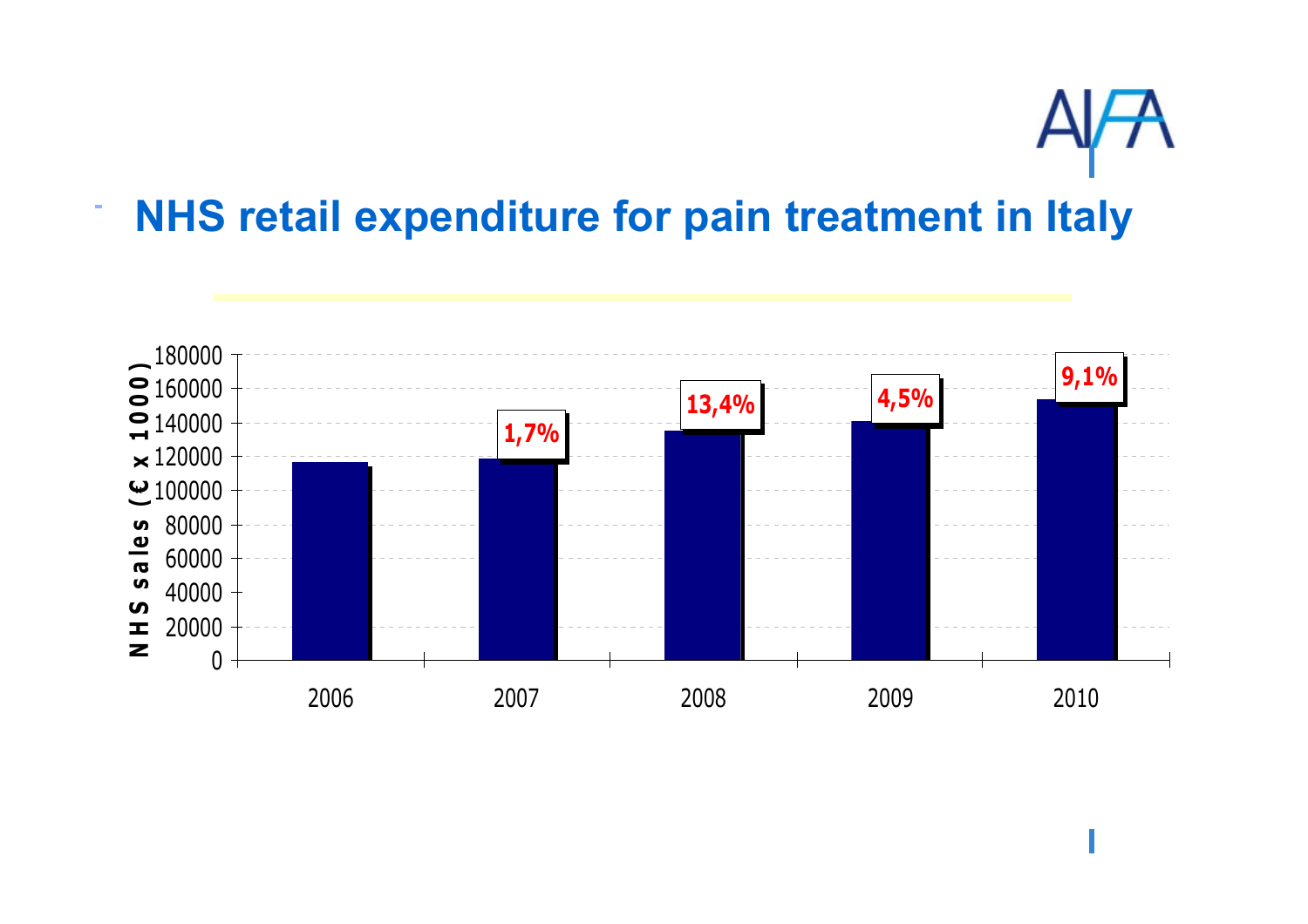![](_page_8_Picture_0.jpeg)

# DDD consumption for pain treatment in Italy

![](_page_8_Figure_2.jpeg)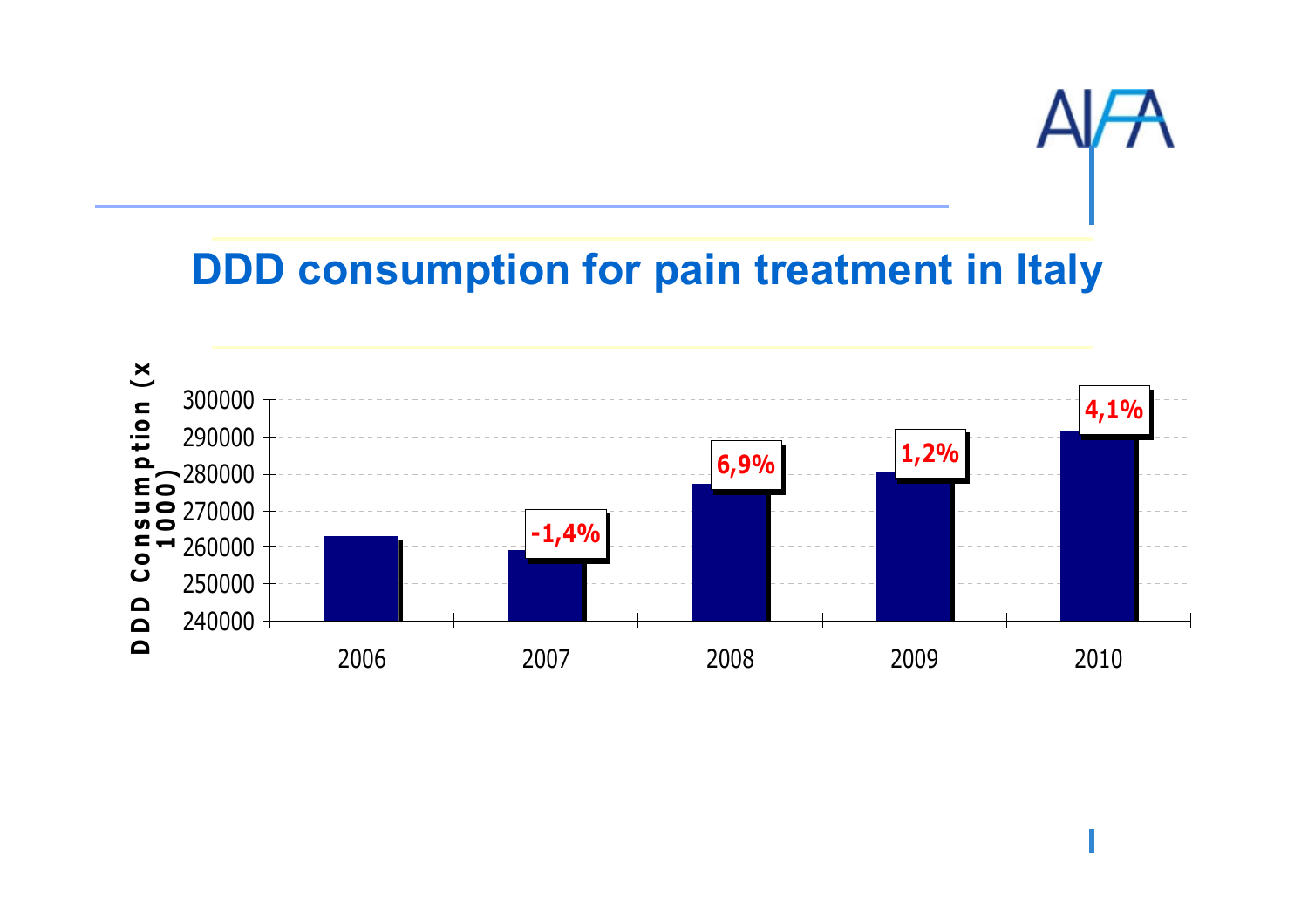![](_page_9_Figure_0.jpeg)

#### Italian NHS retail expenditure for opioid analgesics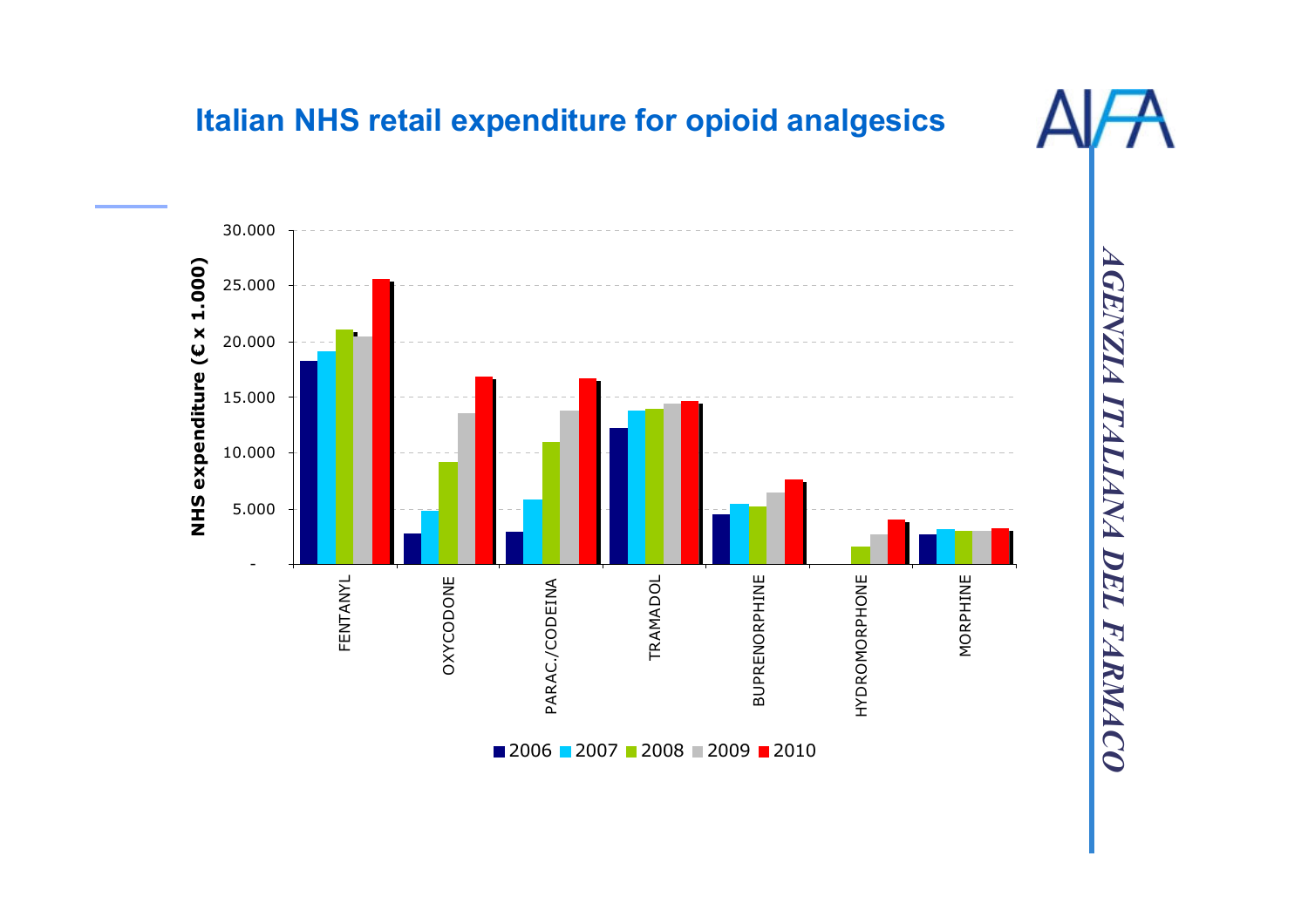![](_page_10_Figure_0.jpeg)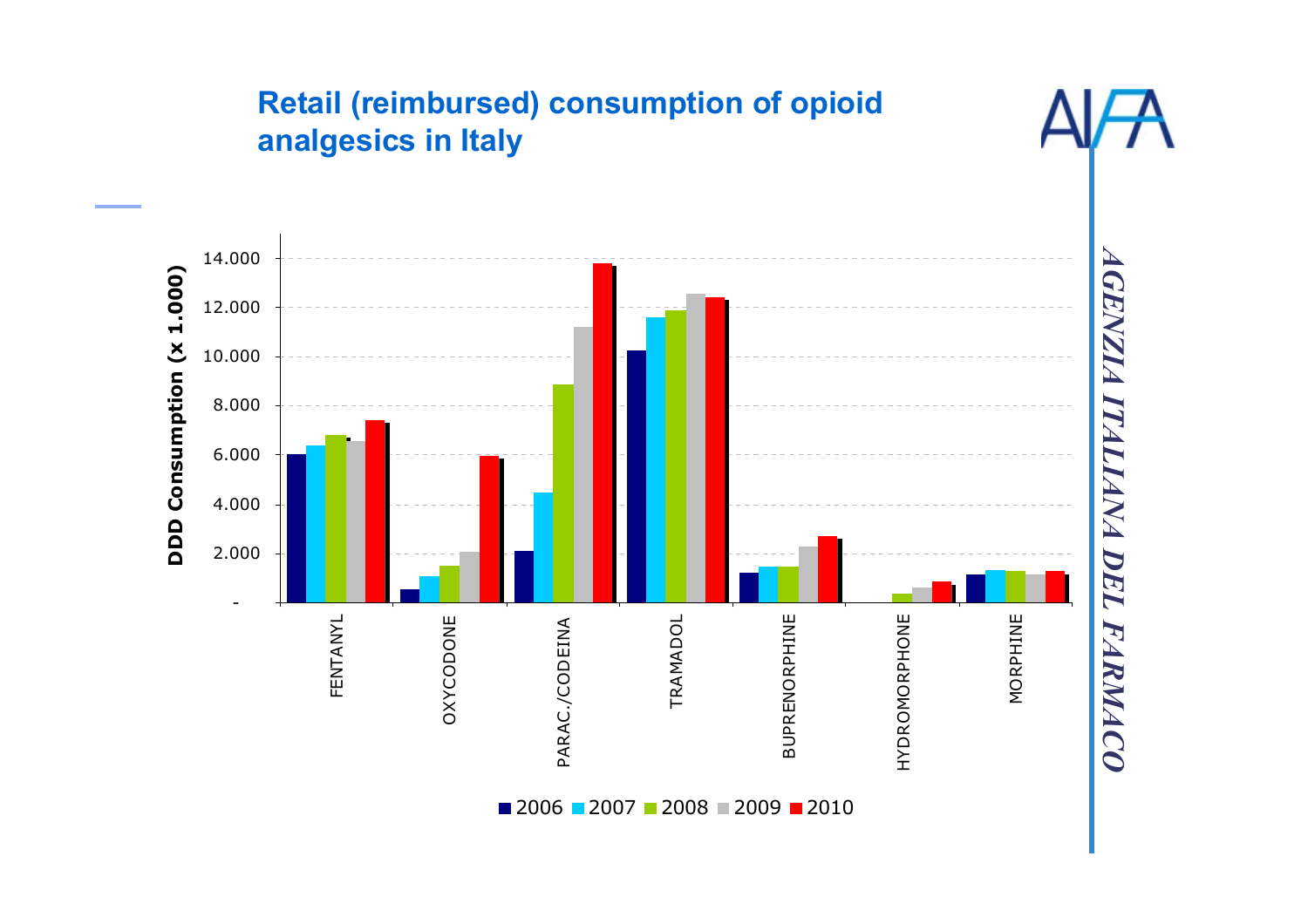![](_page_11_Picture_0.jpeg)

#### AGENZIA ITALIANA DEL FARMACO 0,00%0,20%0,40%0,60%0,80%1,00% $\leq$ I R E LA N D **G R E E C E** G E R M A N Y A U S T R I A **FRANCE** F I N LA N D B E L G I U M I T A L Y S P A I N P O R T U G A L Standard units  $\%$

#### Retail consumption in Standard Units for ATC class N2A0

■ 2006 ■ 2007 **2008 2009 2010 (stima)**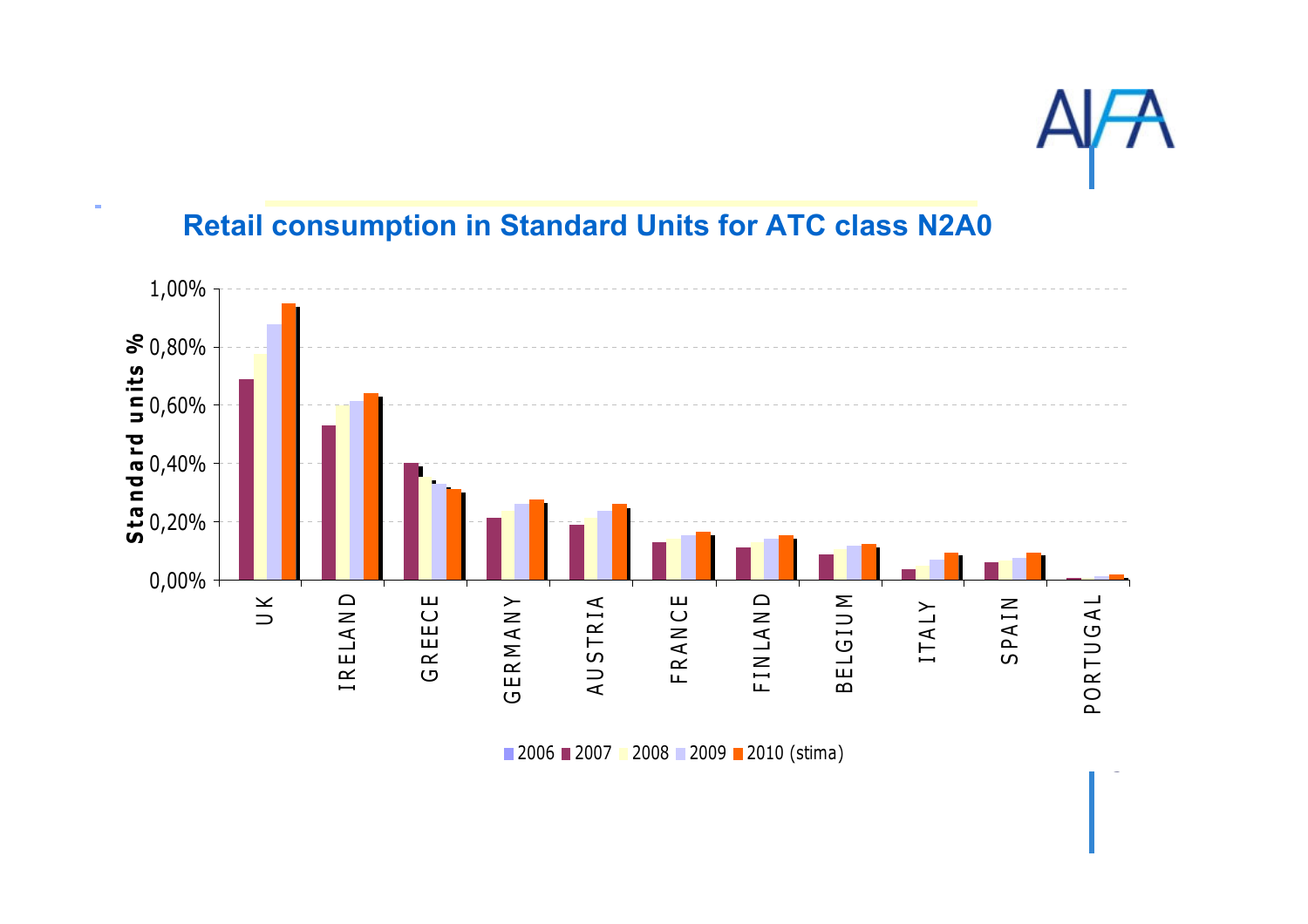![](_page_12_Picture_0.jpeg)

#### Retail ex factory sales for ATC class N2A0

![](_page_12_Figure_2.jpeg)

2007 <mark>■</mark> 2008 ■ 2009 ■ 2010 (stima)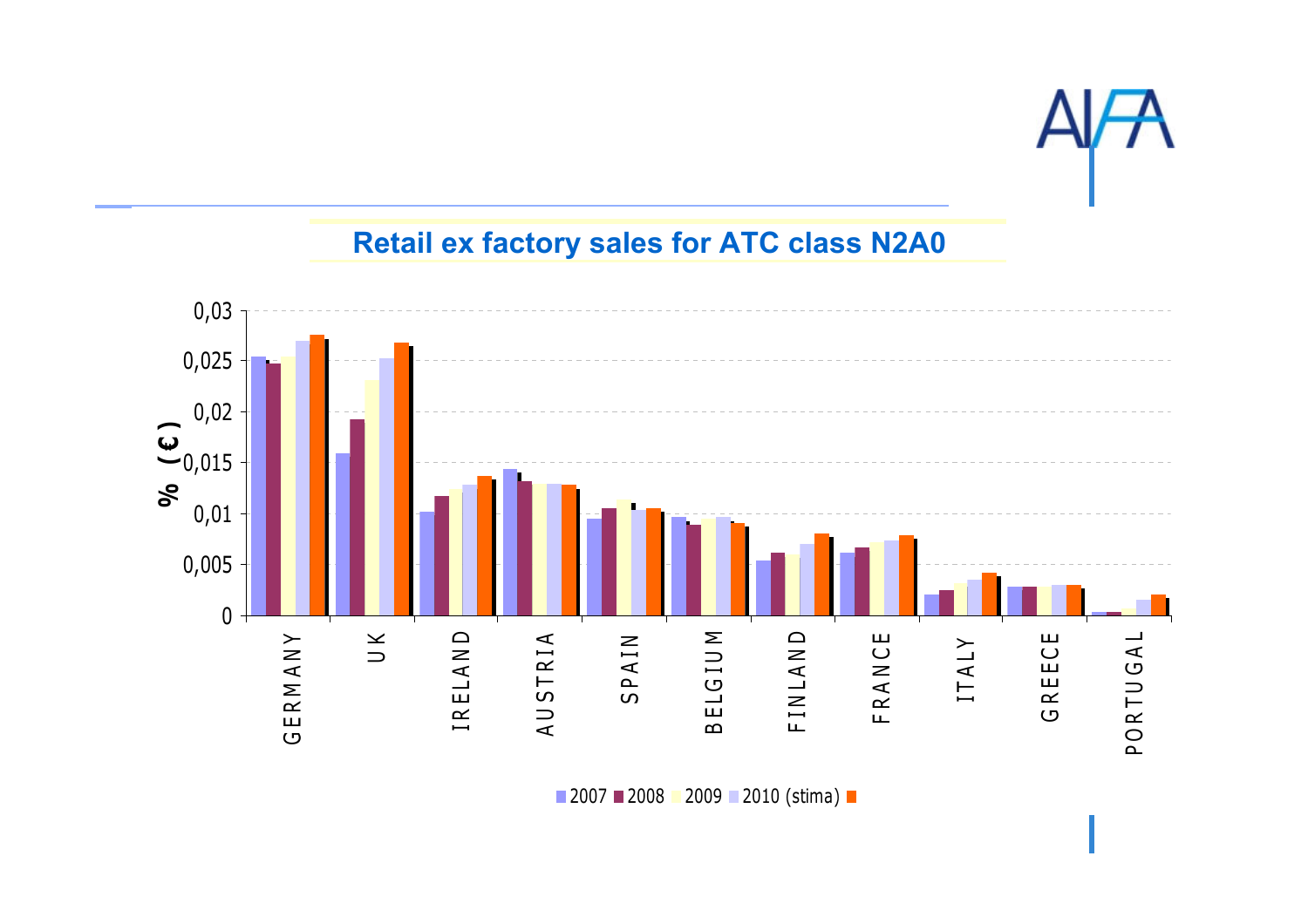![](_page_13_Picture_0.jpeg)

 $\bar{a}$ 

#### Morphine retail sales (% of N2A0)

![](_page_13_Figure_2.jpeg)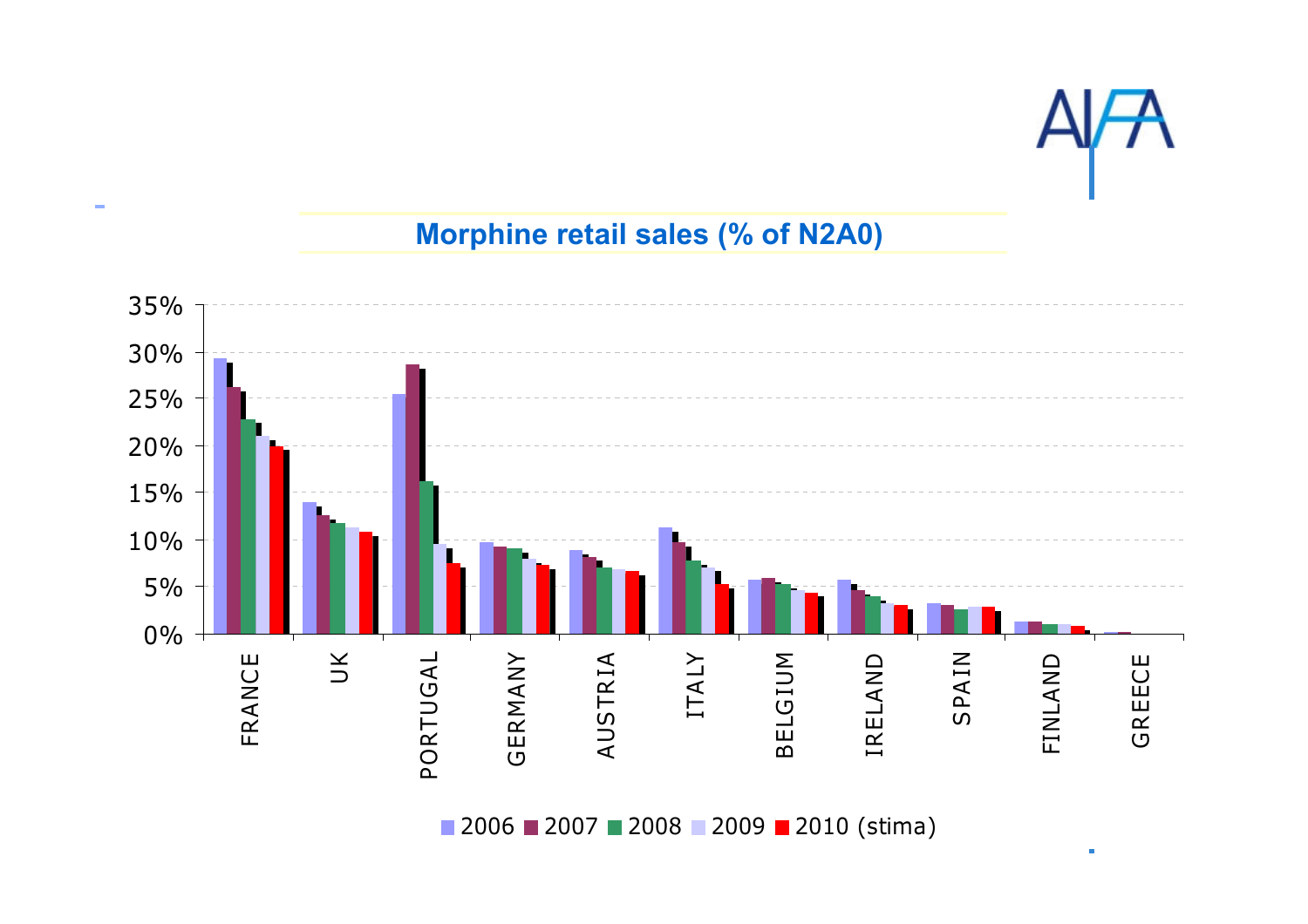![](_page_14_Picture_0.jpeg)

 $\overline{a}$ 

#### Morphine: standard unit retail consumption (% of N2A0)

![](_page_14_Figure_2.jpeg)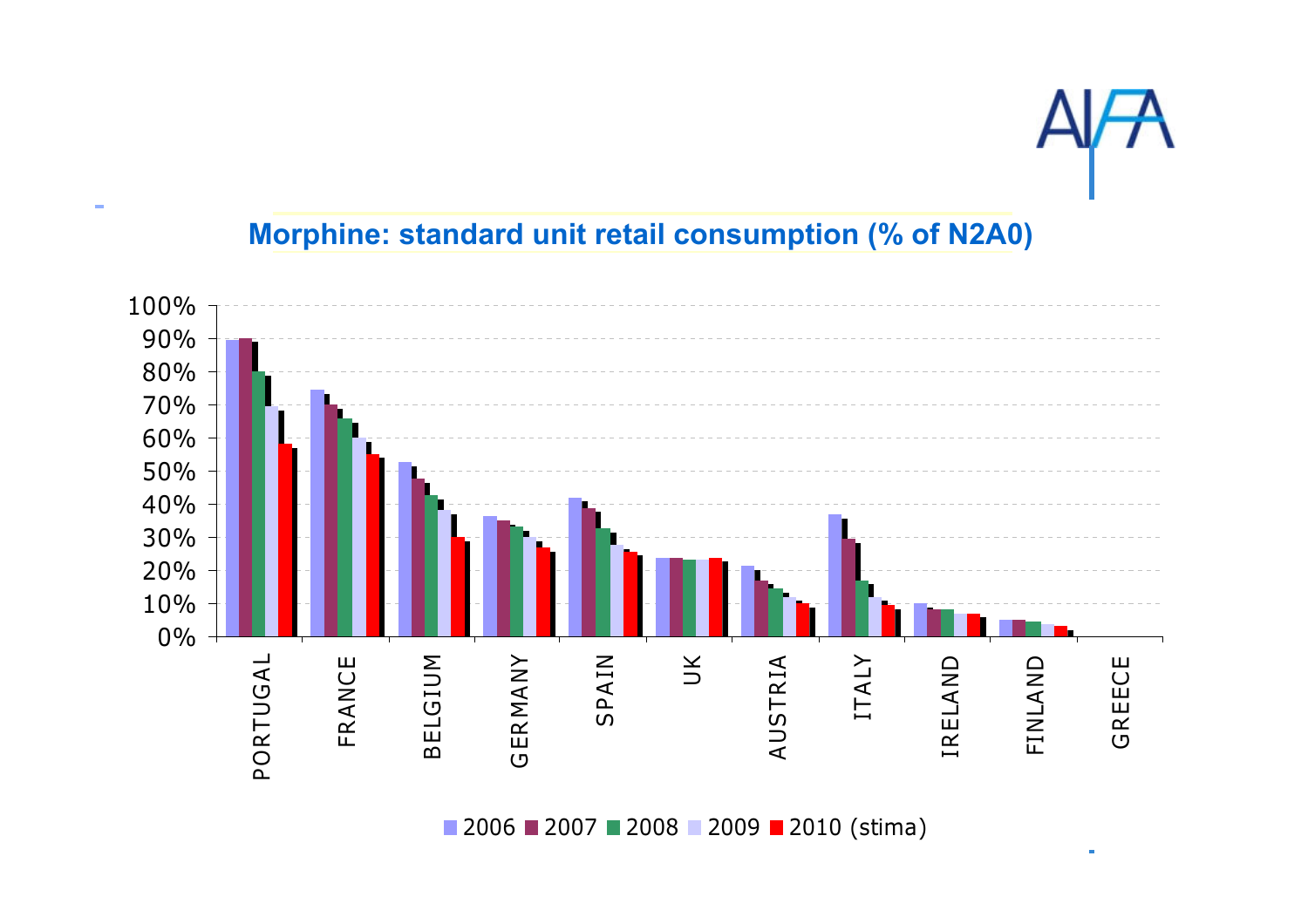![](_page_15_Figure_0.jpeg)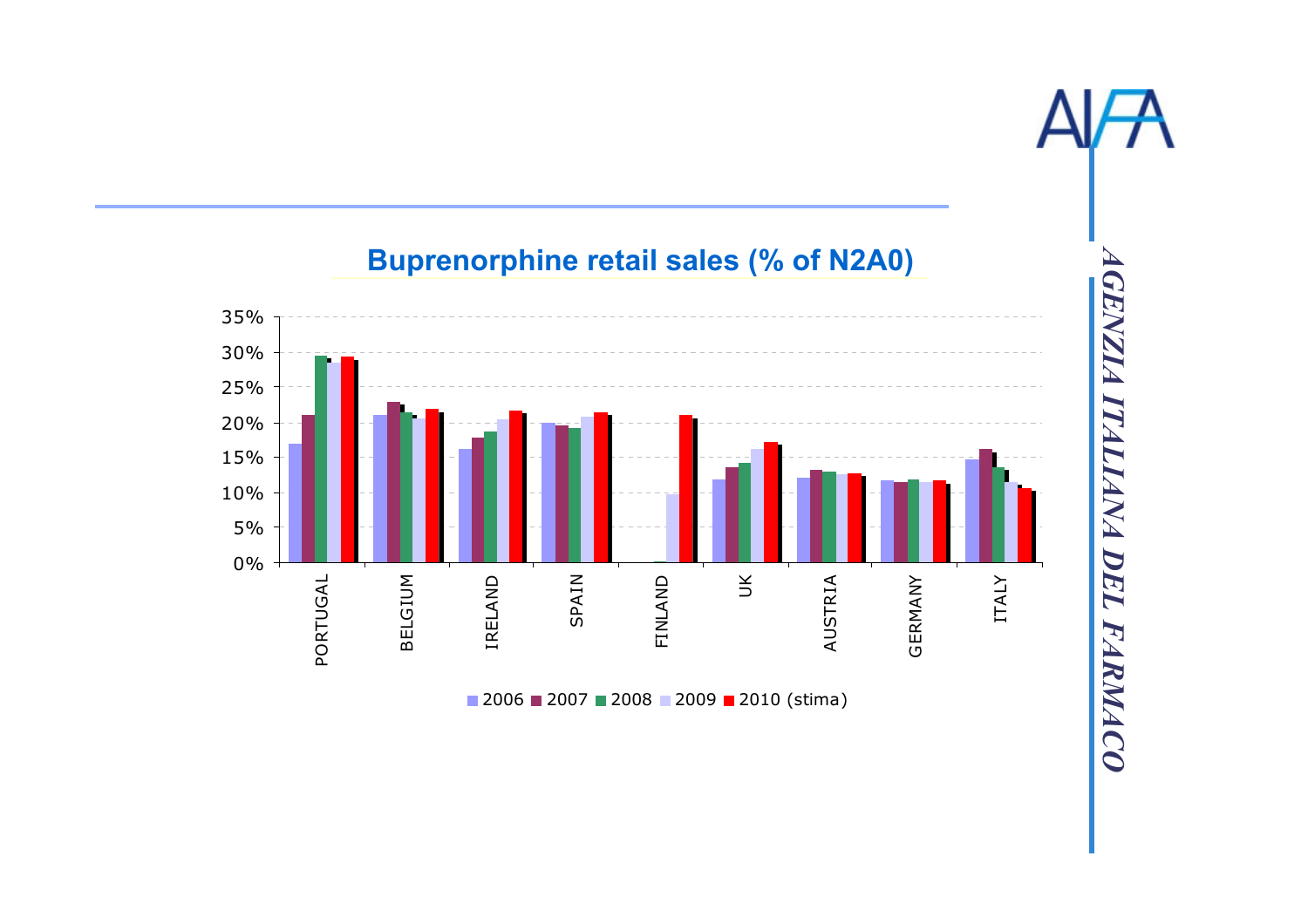![](_page_16_Picture_0.jpeg)

![](_page_16_Figure_1.jpeg)

#### Buprenorphine: standard unit retail consumption (% of N2A0)

2006 **■** 2007 ■ 2008 ■ 2009 ■ 2010 (stima)

PORTUGAL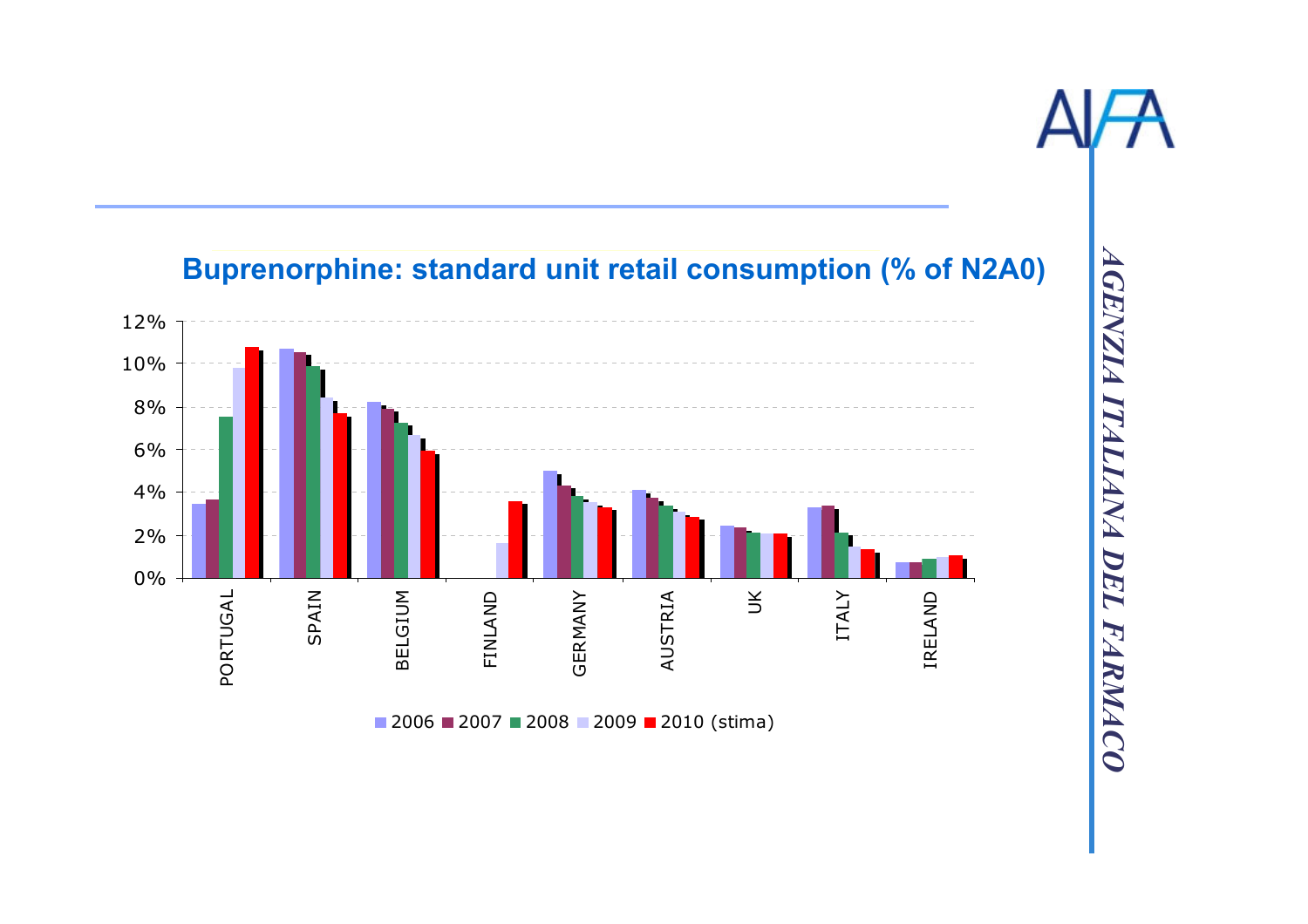![](_page_17_Figure_0.jpeg)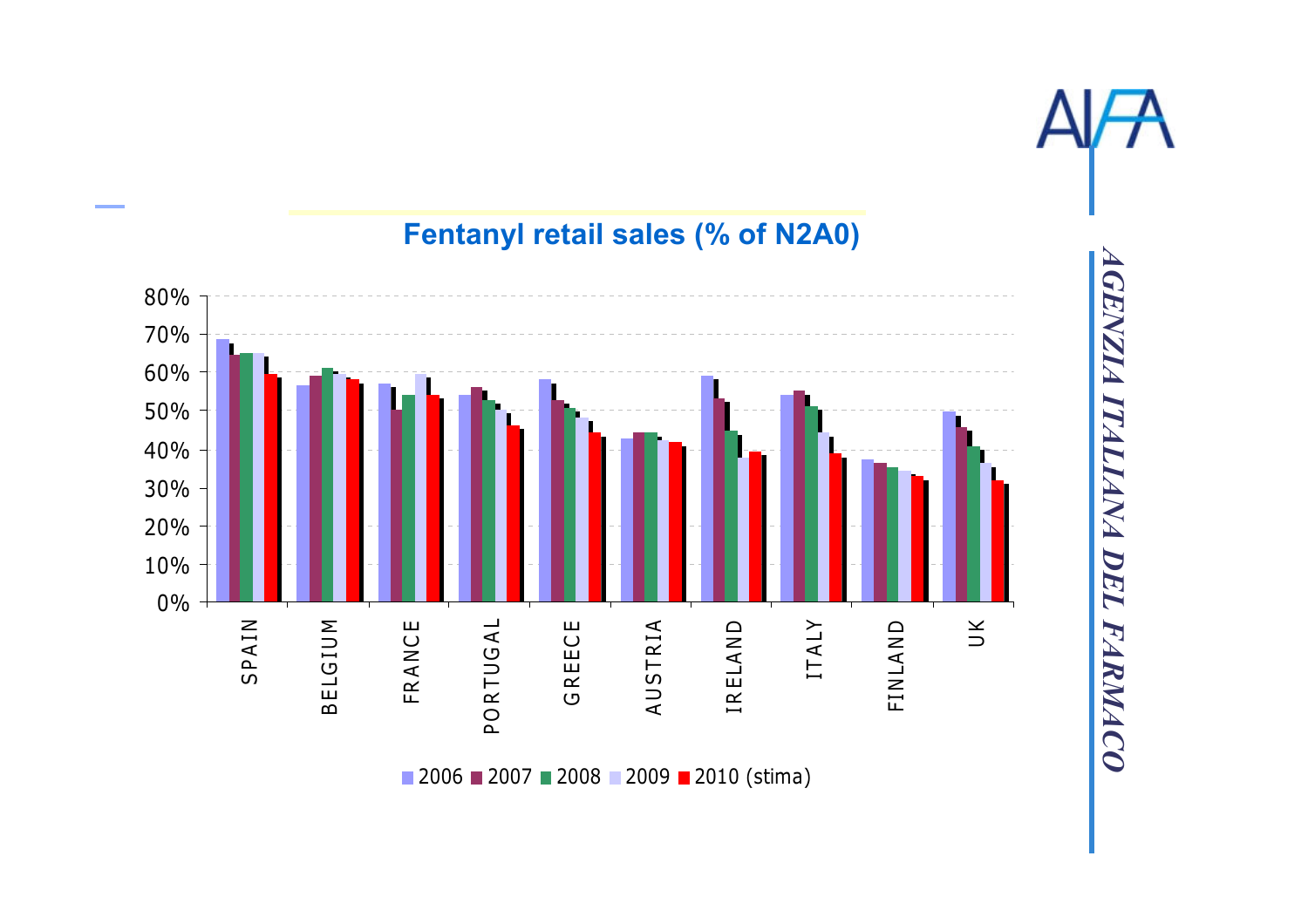![](_page_18_Picture_0.jpeg)

I

#### Fentanyl: standard unit retail consumption (% of N2A0)

![](_page_18_Figure_2.jpeg)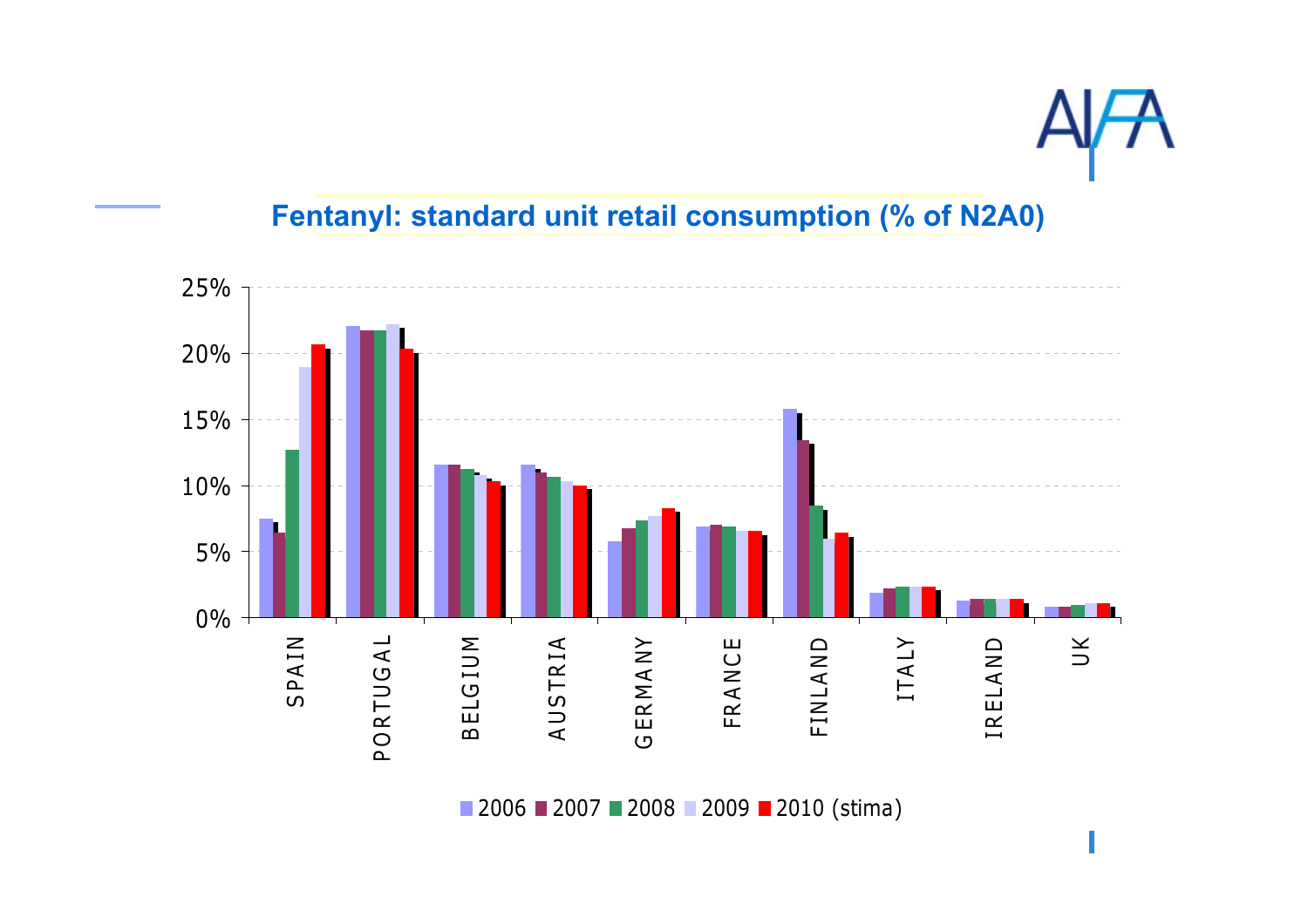![](_page_19_Picture_0.jpeg)

# **Oxycodone retail sales (% of N2A0)**

![](_page_19_Figure_2.jpeg)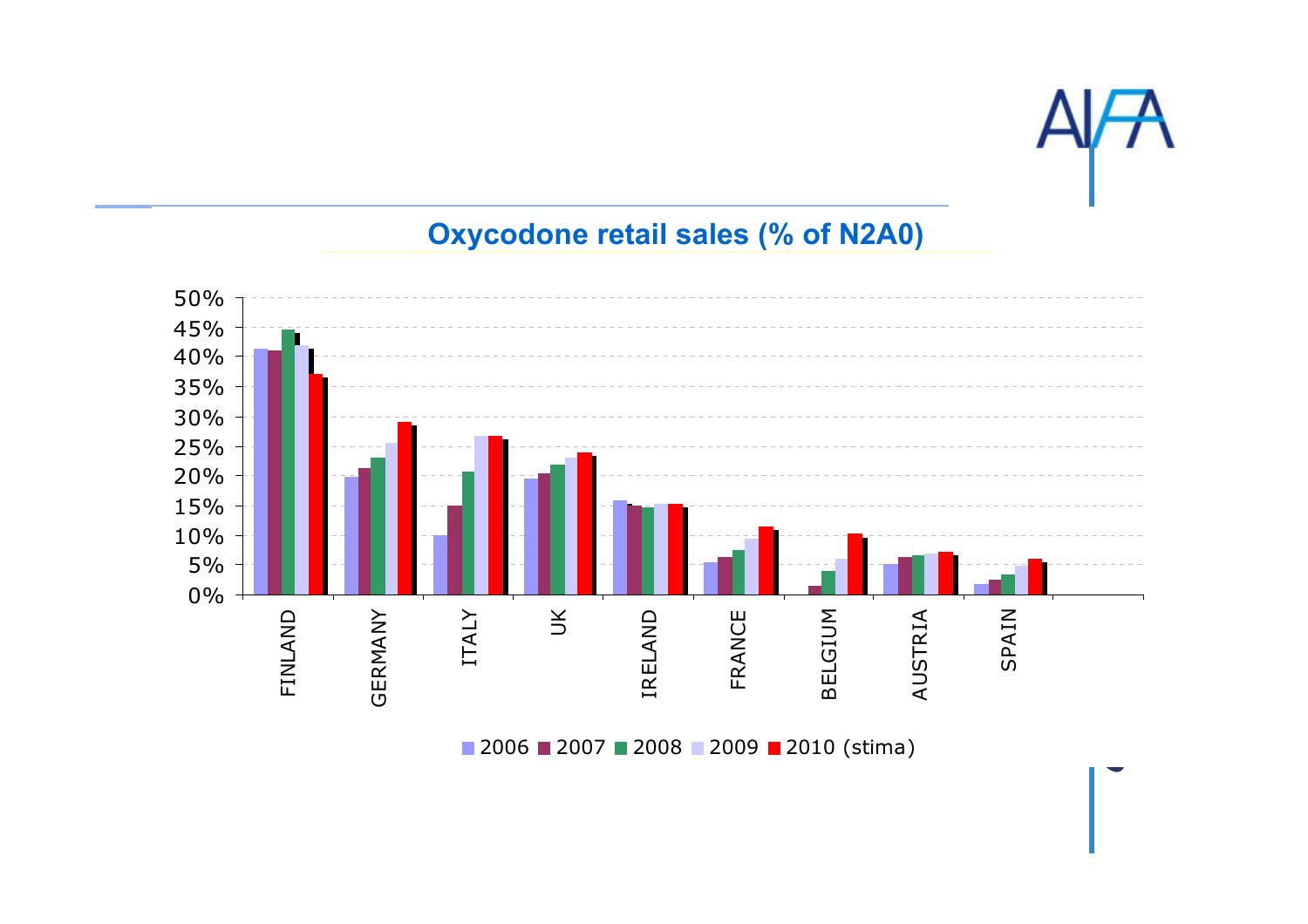![](_page_20_Picture_0.jpeg)

#### Oxycodone: standard unit retail consumption (% of N2A0)

![](_page_20_Figure_2.jpeg)

2006 <mark>■</mark> 2007 ■ 2008 ■ 2009 ■ 2010 (stima)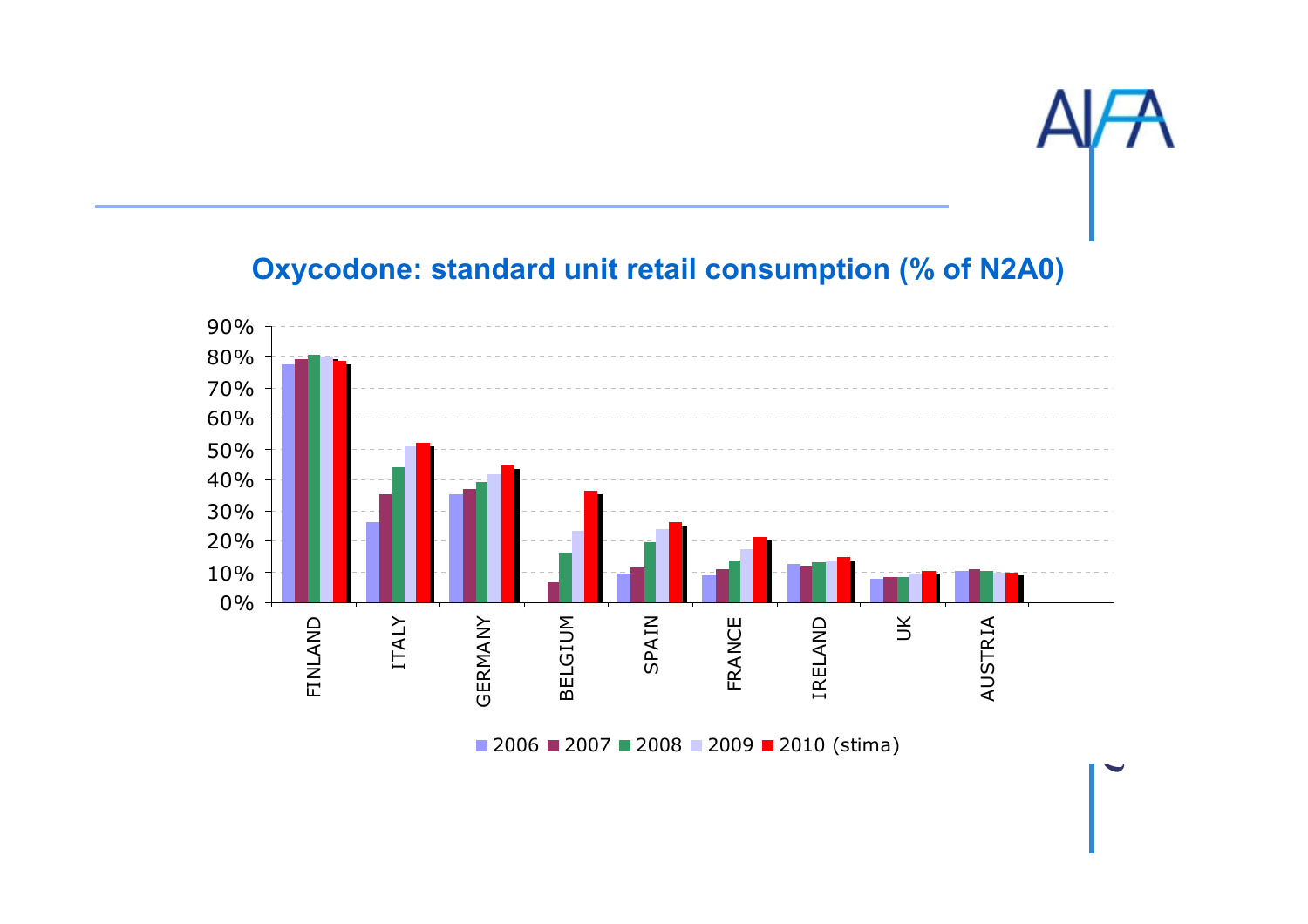#### DDD hospital consumption

![](_page_21_Figure_2.jpeg)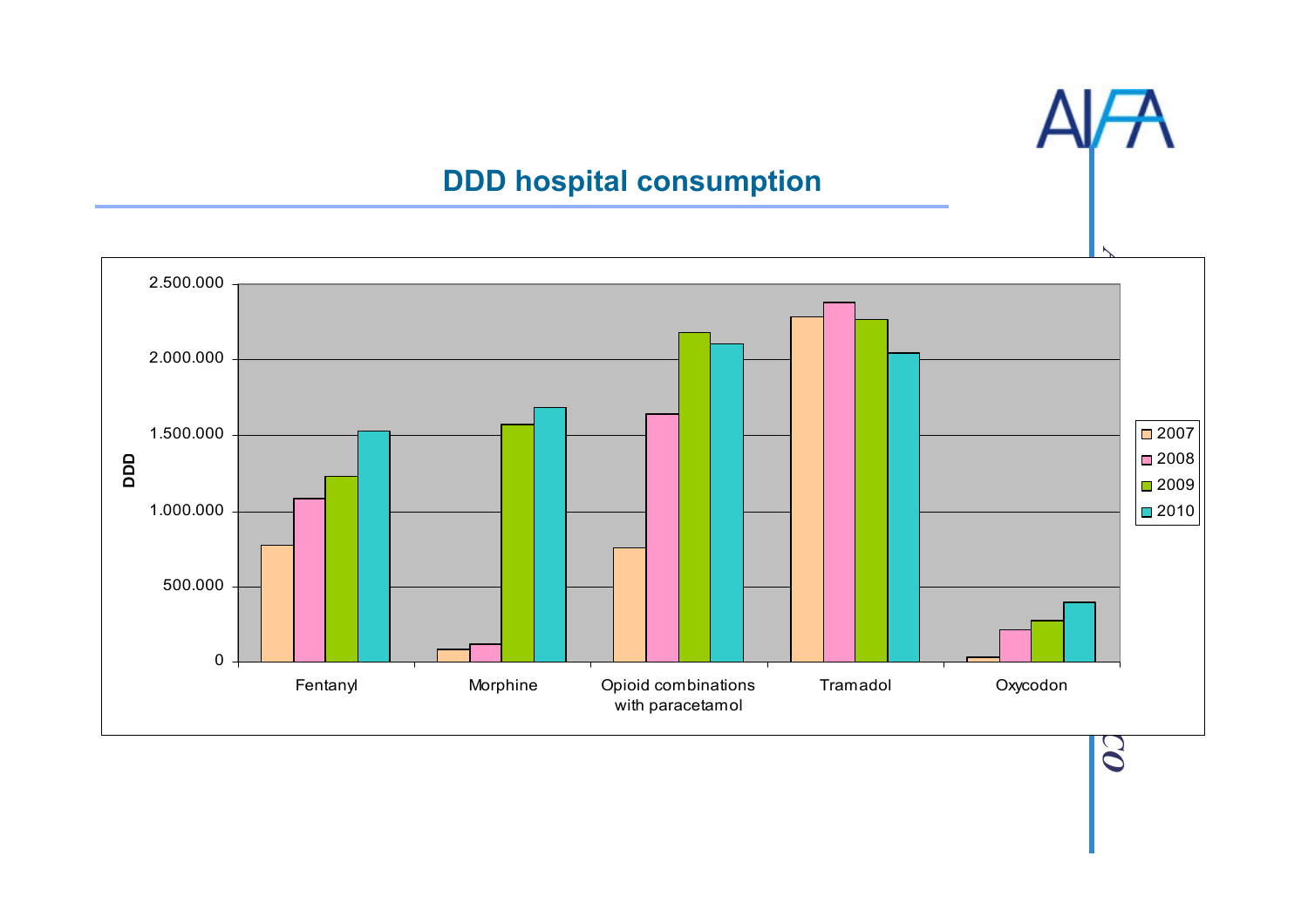#### Hospital packages

![](_page_22_Figure_1.jpeg)

![](_page_22_Figure_2.jpeg)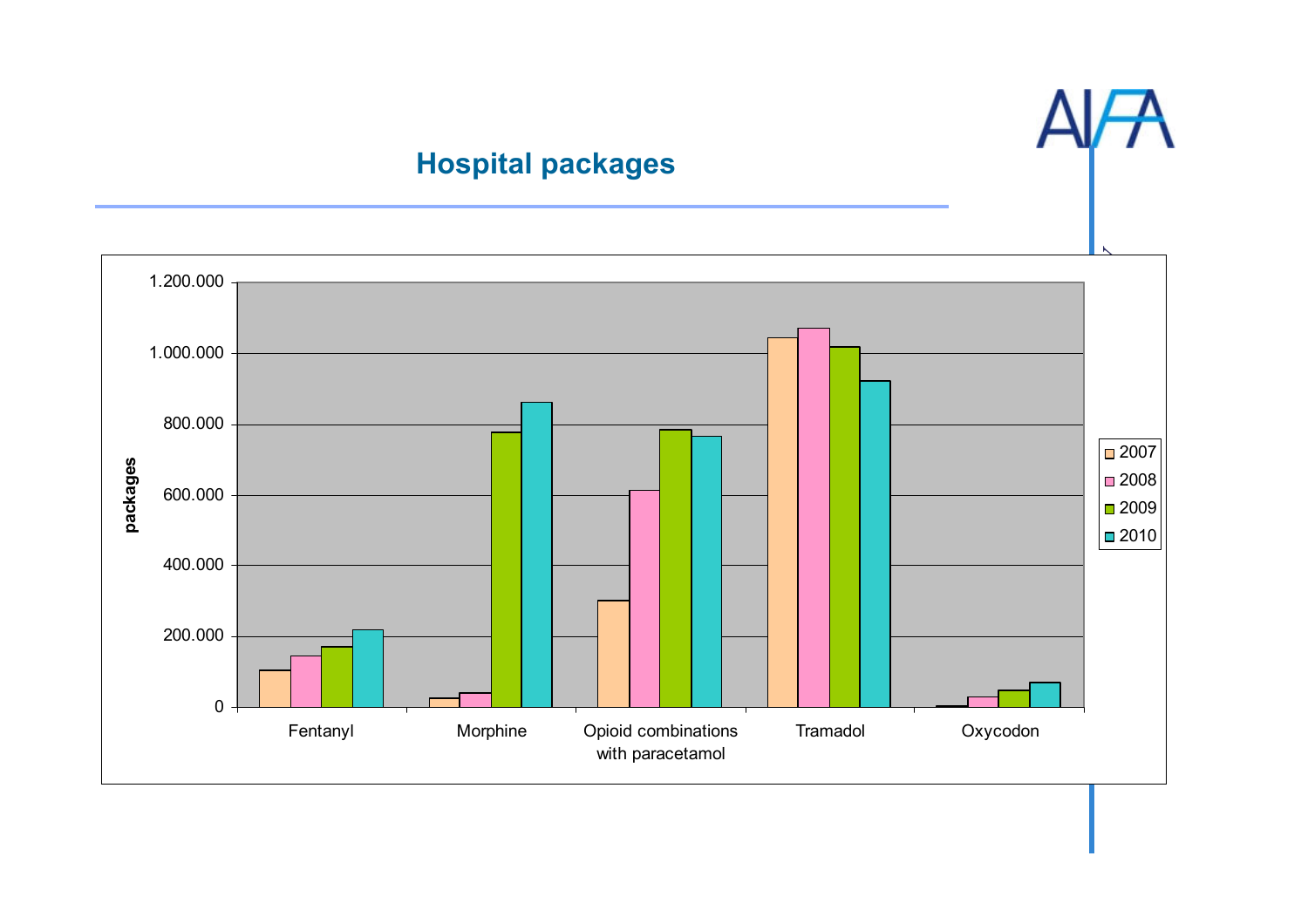#### NHS hospital expenditure

![](_page_23_Figure_1.jpeg)